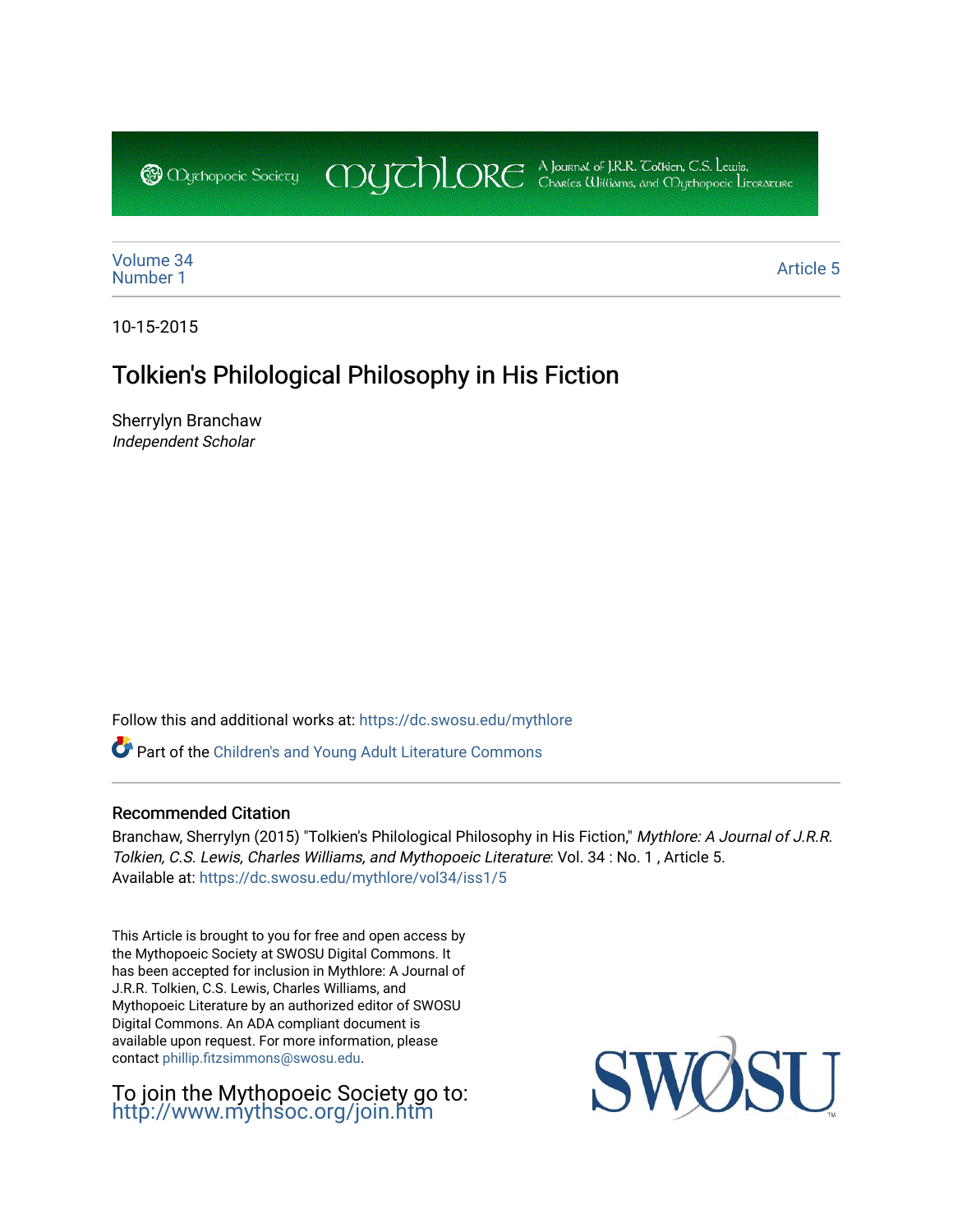# Mythcon 52: The Mythic, the Fantastic, and the Alien

Albuquerque, New Mexico; July 29 - August 1, 2022 <http://www.mythsoc.org/mythcon/mythcon-52.htm>



## Abstract

Reading of several key passages in Tolkien's works that tie back to and illustrate his deepest-held philosophical beliefs about philology. Among other examples, pays particular attention to Gimli's speech about the Glittering Caves of Aglarond and to Faramir's failure to understand the warning implicit in the place-name Cirith Ungol due to the drift of linguistic meaning over time.

## Additional Keywords

J.R.R Tolkien; Philology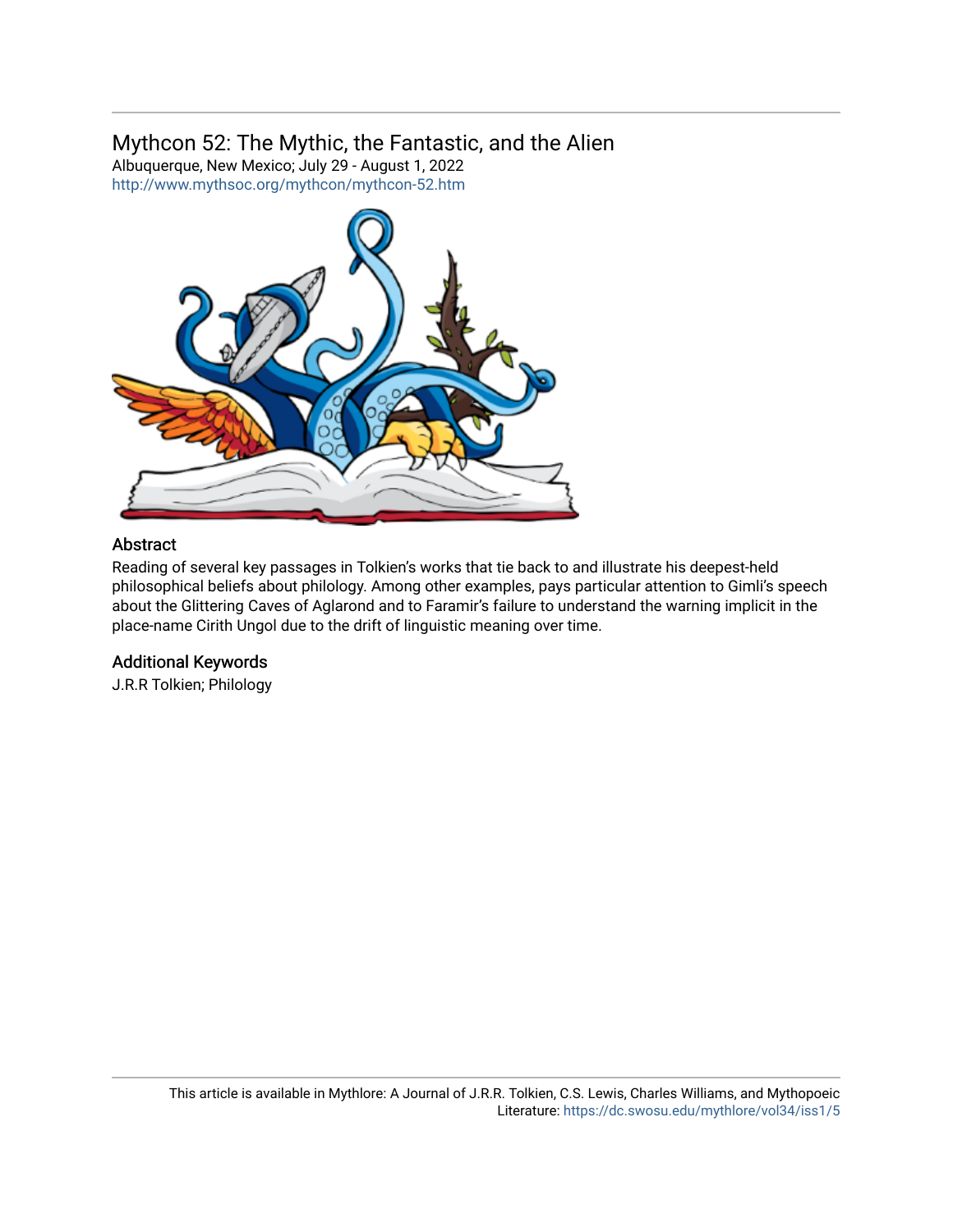

# **Tolkien's Philological Philosophy in** D<sub>is</sub> Fiction

Sherrylyn Branchaw

Thac Tolkien's scholarly passions, both literary and linguistic, informed the construction of his mythology is well-known. It is not surprising to find reflexes of Kullervo in the story of Túrin's life, or phonological changes familiar from European languages in his invented Elvish tongues. Since the beginning of Tolkien studies, much work has been devoted to Tolkien's use of his academic background in his fiction. Less frequent, but just as interesting, are instances in which he incorporated not merely his factual knowledge, but his professional opinions. Tolkien indicated that some of his opinions were reflected in *The Lord of the Rings* when in two of his letters, he expressly quoted Gandalf on the proper way to conduct literary criticism in the real world. Other instances of characters reflecting Tolkien's opinions have been adduced in the scholarly literature. Shippey ("History in Words: Tolkien's Ruling Passion") argues that one of Gandalf's speeches can be interpreted as an expression of Tolkien's opinions on etymological reconstruction. Bruce and Bowman both argue that Gandalf's stand against the Balrog and Frodo's flight from the Nazgûl on Asfaloth reflect Tolkien's opinions about the Old English poem *The Battle of Maldon*.

To this list of identifications, several more can be added. In this paper, I argue that a particular speech by Gimli adheres as closely to Tolkien's opinions on literary criticism as does the speech by Gandalf that Tolkien twice quoted. I then argue that the Moria episodes, particularly the deciphering of the password at the door and the pause to read the book of Mazarbul, grew out of Tolkien's desire to make a world in which philology is of immediate im portance. Finally, I link Faramir's failure to interpret *Cirith Ungol* as "Pass of the Spider" for Frodo and Sam with Gandalf's difficulties in an earlier episode with the password to Moria and also with Tolkien's work on onomastics.

In addition to identifying further instances in which Tolkien's scholarly opinions made their way into his fiction, the present paper argues that he included them not haphazardly, but because they were of great importance to him. Just as his Christian worldview emerged in his fiction, "unconsciously so at first, but consciously in the revision" *(Letters* 172), so too were his academic values ever present in his mind when he wrote *The Lord of*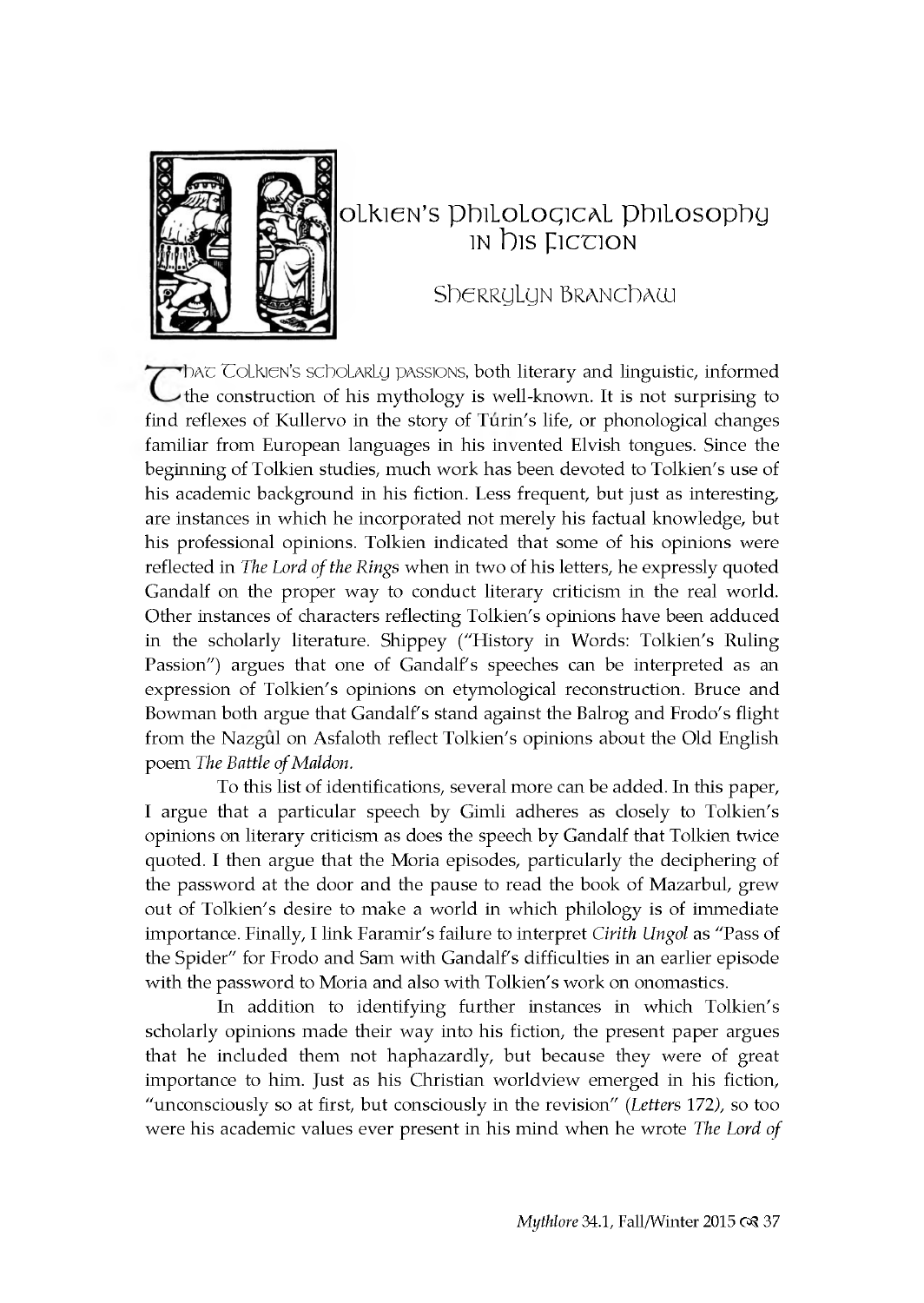*the Rings.* As a scholar, he believed that there was a proper way to conduct philology, that philology was of greater importance than many academics and non-academics gave it credit for, and that it was important to value a work of art as a whole and as an end unto itself. Within his essays, letters, and speeches he expanded upon these opinions at great length. Within his fiction, he constructed a story in which the things that mattered to him could incontrovertibly matter to the world.

#### LITERARY CRITICISM

Literary criticism was a topic on which Tolkien had strong opinions. He wrote two significant essays on the topic: *"Beowulf*: the Monsters and the Critics" (henceforth BMC) and "On Fairy-stories" (henceforth OFS). In both essays, he was responding to a trend in scholarship that he felt focused on the least important parts of these bodies of work. The scholars to whom Tolkien was responding were more interested in what *Beowulf* could tell them about the historical events of the time than in reading it as a poem. In fact, as a poem, it was often judged to be of poor literary quality. The scholars were also interested in breaking *Beowulf* down into its component parts to discover what elements and perhaps earlier lays had gone into its making. Similarly, the approach to folklore was primarily comparative in nature, comparing stories from different traditions with similar motifs, and reading such stories for personal satisfaction was deemed suitable only for children and perhaps old women. Tolkien argued for the intrinsic literary worth of both *Beowulf* and fairy stories. He insisted that the purpose of criticism should be to read them as works of literature, and that historical or archaeological studies were of only peripheral interest. Though his essay on folklore was less influential, and the primary approach to studying folklore continues to be comparative, "Beowulf. the Monsters and the Critics" was a seminal essay in the field of *Beowulf* scholarship and marked a turning point away from an emphasis on source studies and historical studies, toward engaging with *Beowulf* as a selfcontained work of art. In writing two such substantial essays, the *Beowulf* one the most important of his academic career, Tolkien made clear the importance to him of holistic study of literature and of treating a work of literature as an end in its own right.

Unsurprisingly, he held the same opinions about the study of his own work. On a number of occasions, Tolkien expressed concerns that his fiction would be read mostly with an eye to what he was thinking when he wrote it, either what he had been reading that it resembled it or what events in his life might have inspired it. For instance,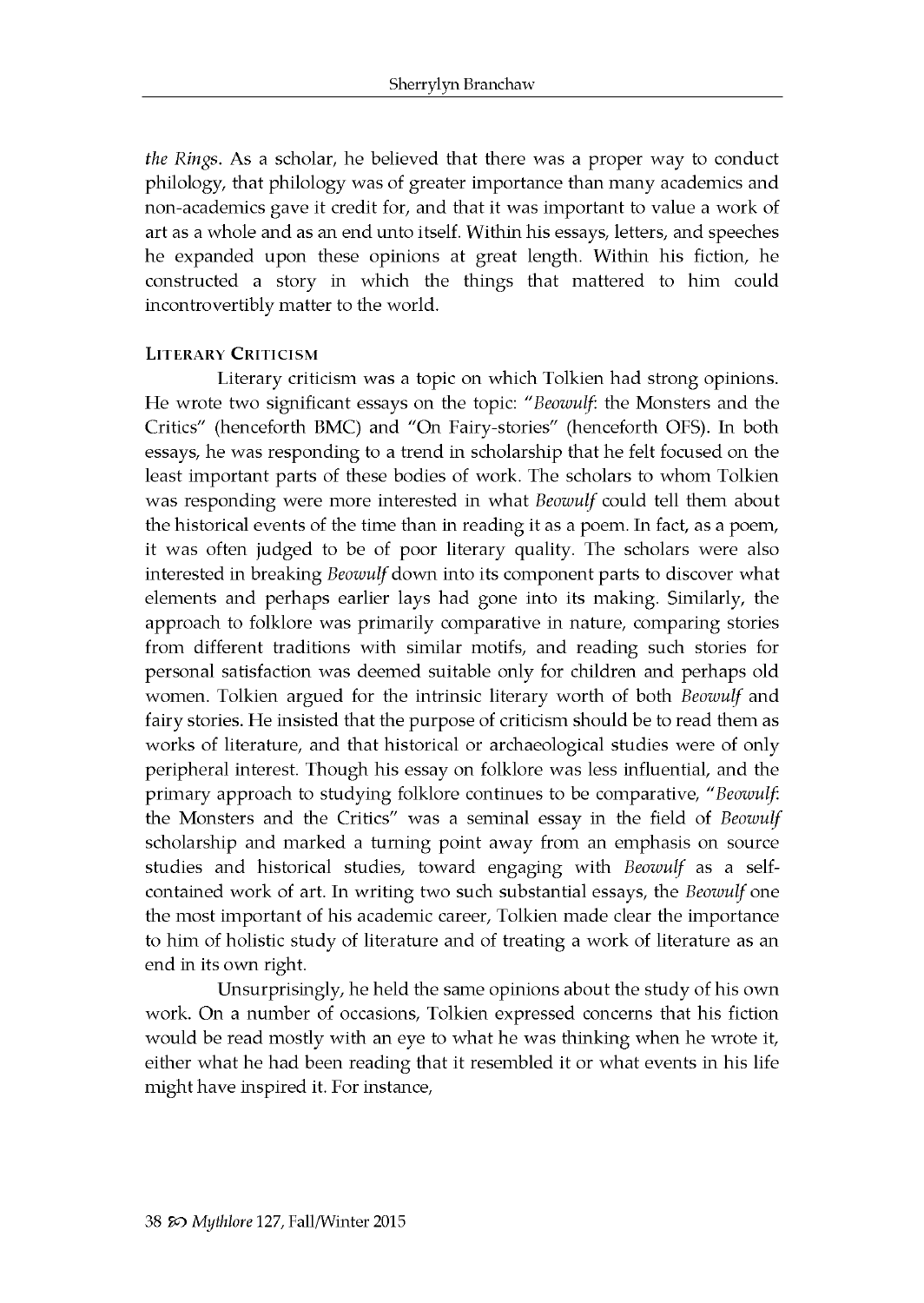I fear you may be right that the search for sources [...] is going to occupy academics for a generation or two. I wish this need not be so. To my mind it is the particular use in a particular situation of any motive, whether invented, deliberately borrowed, or unconsciously rem embered that is the most interesting thing to consider. *(Letters* 418)

His essays, being nonfictional, overtly express a disapproval of this sort of source criticism and of biographical criticism, but interestingly, Tolkien also pointed to a fictional passage in which he said the same thing, more indirectly. In two letters written near the end of his life *(Letters* 414; 424), Tolkien quoted the following exchange between Saruman and Gandalf to discourage his reader from analyzing his fiction into its component parts.

"White!" [Saruman] sneered. "It serves as a beginning. White cloth may be dyed. The white page can be overwritten; and the white light can be broken."

"In which case it is no longer white," said [Gandalf]. "And he that breaks a thing to find out what it is has left the path of wisdom." (The *Lord of the Rings* [LotR] II.2.259)

Saruman's sartorial choices per se can hardly merit such weighty disapproval as expressed in Gandalf's speech. Gandalf is instead reacting to the way in which Saruman's robe is symbolic of his approach to the world. It is no surprise, given Tolkien's two essays on the subject, to see Gandalf the Wise ad vocating for a holistic study of the world while the depraved Saruman the White rejects the color of his own epithet and wears robes that refract white light into its component colors.

In the two letters in which he quoted Gandalf's words, Tolkien was reacting to the prospect of analysis of his own work. He responded to a request for help with an academic project by saying "I should not feel inclined to help in this destructive process" and "I dislike analysis of this kind" (Letters 424). Unfortunately, we never find out in Carpenter's edition of his letters what "this kind" was, i.e. the nature of the specific project to which he was responding. His use of the word "destructive," though, aligns with his criticisms in OFS and BMC of what he considered the destructive analysis of fairy stories and of *Beowulf*. These include the breaking of the text into component parts, such as tropes, and the hunt for the origins of the text, whether from the events of his life or from the works he read that might have inspired him. Of this sort of work, he wrote,

When they have read [*Lord of the Rings*], some readers will (I suppose) wish to 'criticize' it, and even to analyze it, and if that is their mentality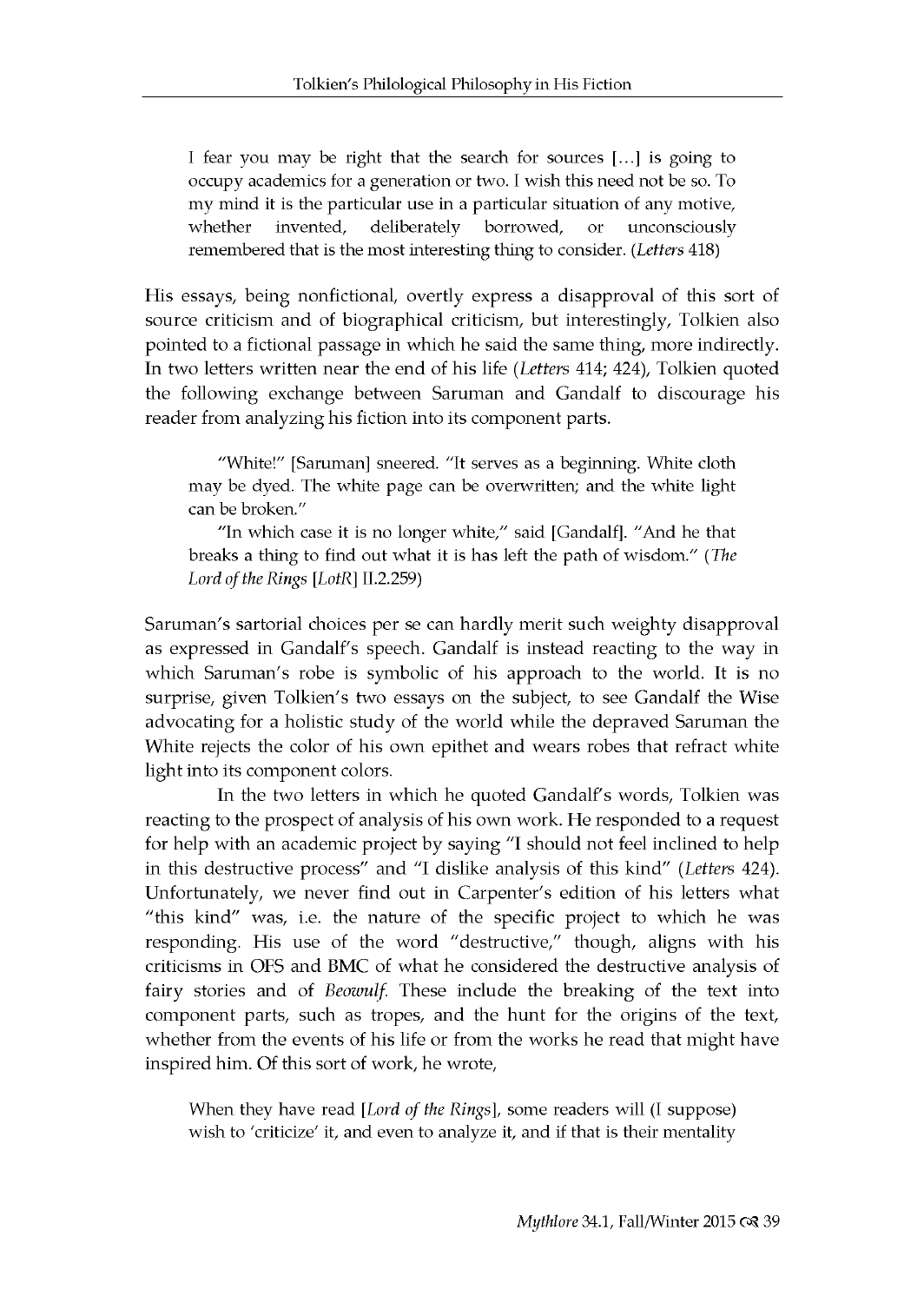then they are, of course, at liberty to do these things —so long as they have *first* read it with attention throughout. Not that this attitude has my sympathy: as should be clearly perceived in Vol I. p. 272: Gandalf: 'He that breaks a thing to find out what it is has left the path of w isdom .' *(Letters* 414)

Tolkien, then, made explicit the applicability of Gandalf's words to his own priorities in academic research. This identification opens the door to asking whether there might be other passages that can be read in the same manner. Shippey has turned up one. When recounting Gollum's history to Frodo, Gandalf describes a young Sméagol as "interested in roots and beginnings" *(LotR I.2.53). As Gollum, Sméagol goes to live under the roots of mountains in* the belief that they hold "great secrets [...] which have not been discovered since the beginning" (54). But, Gandalf tells Frodo, "there was nothing more to find out, nothing worth doing" (55). Shippey convincingly argues that this expresses Tolkien's view of the practice of reconstructing etymological roots for their own sake ("History in Words: Tolkien's Ruling Passion" 30). Tolkien, in other words, believed that reconstruction for its own sake was not worth doing. Instead, reconstruction should serve some other end, such as understanding the forms attested in a language, or writing a poem in Gothic, or inventing a "lost" Germanic language such as Gautisk.

Yet a third passage may be read with applications to Tolkien's academic opinions. When Gimli is rhapsodizing about the beauty of the Glittering Caves, Legolas warns,

"Maybe the men of this land are wise to say little: one family of busy dwarves with hammer and chisel might mar more than they made."

"No, you do not understand," said Gimli. "No dwarf could be unmoved by such loveliness. None of Durin's race would mine those caves for stones or ore, not if diamonds and gold could be got there. Do you cut down groves of blossoming trees in the springtime for firewood? We would tend these glades of flowering stone, not quarry them. With cautious skill, tap by  $tan - a$  small chip of rock and no more, perhaps, in a whole anxious day-so we could work, and as the years went by, we should open up new ways, and display far chambers that are still dark, glimpsed only as a void beyond fissures in the rock." *(LotR III.8.548)* 

The language used in this passage echoes the language Tolkien favored when discussing literature. It reminds one first of the famous analogy in "Beowulf. the Monsters and the Critics," in which Tolkien compares *Beowulf* criticism to a tower that has been knocked down by those who are more interested in what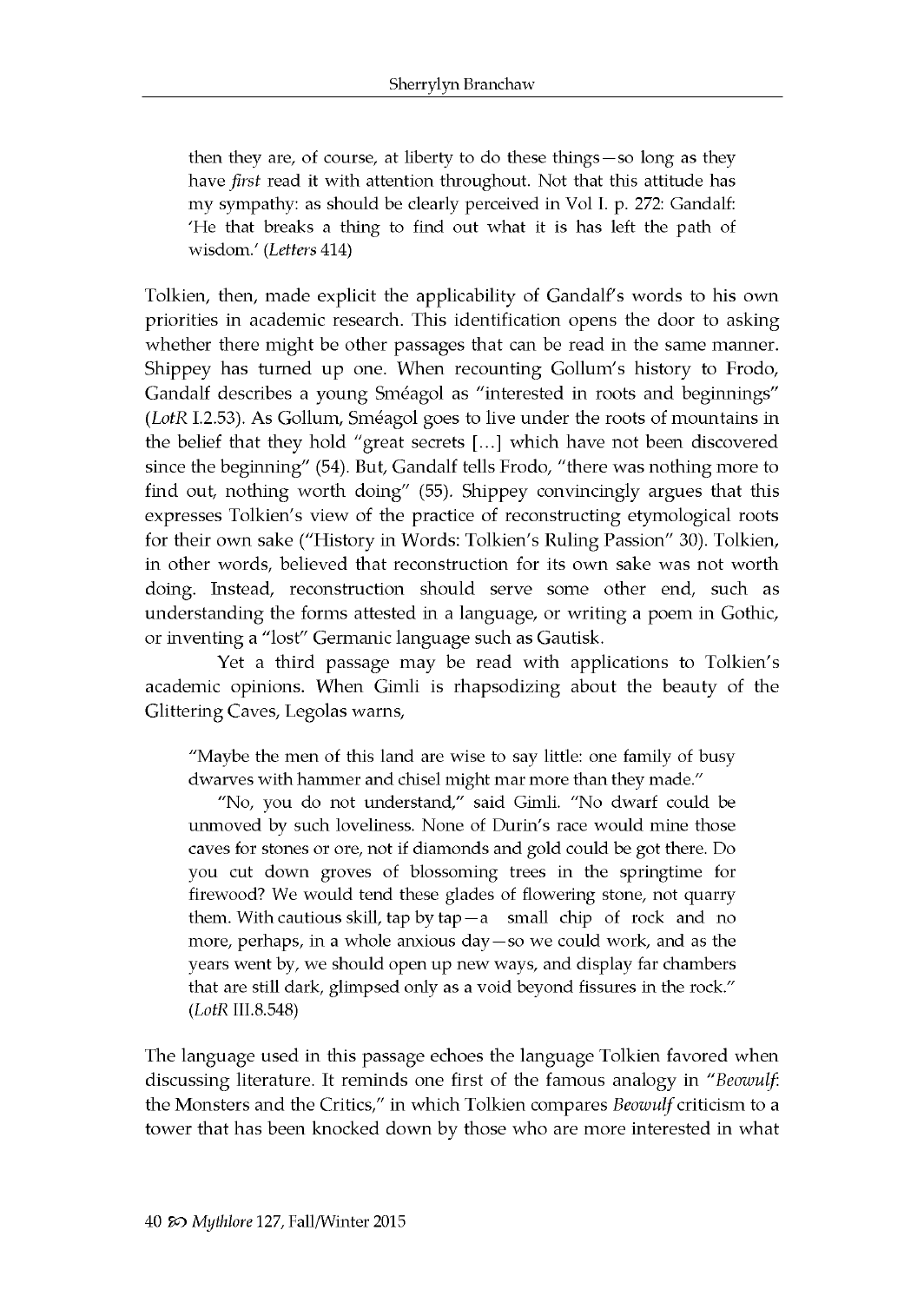they can dig up of its component parts, than in what the tower has to offer as a whole.

Moreover, in both of his essays on literary criticism, Tolkien compares the practice of using stories as sources of information to "quarrying."

Beowulf has been used as a quarry of fact and fancy far more assiduously than it has been studied as a work of art. (BMC 5)

Such studies are, however, scientific (at least in intent); they are the pursuit of folklorists or anthropologists: that is of people using the stories not as they were meant to be used, but as a quarry from which to dig evidence, or information, about matters in which they are interested. (OFS 38)

The image of quarrying is vivid enough to have been frequently quoted or alluded to<sup>1</sup> when discussing Tolkien's opinions on literary criticism. Gimli's denial of quarrying in favor of treating the caves as a work of art seems strikingly in line with Tolkien's approach to literature. Like the *Beowulf* poem, the cave is to be actively engaged with, not merely passively enjoyed, but in non-destructive ways. As Tolkien says of literary criticism, using a metaphor in which a story is soup and its tropes, symbols, and influences are the ingredients: "I do not of course forbid criticism of the soup as soup" (OFS 40). The anxious tapping and chiseling that Gimli envisions can be compared to literary criticism of a work as a whole, or perhaps even better, to the reworking of mythology into something new that is its own work of art, such as Tolkien engaged in.

Finally, the chambers that will be opened up in Gimli's vision reminds one of Tolkien's metaphors of new horizons. This image was one he often used metaphorically to describe literature and art (including his own), as well as literally to describe the physical landscape. It is clear from his writings that the image of dimly glimpsed land scapes resonated deeply with him, and that he constructed his mythology accordingly. For instance, he wrote to his son Christopher that

A story must be told or there'll be no story, yet it is the untold stories that are most moving. I think you are moved by *Celebrimbor* because it conveys a sudden sense of endless *untold* stories: mountains seen far

<sup>1</sup> Baltasar 19; Bratman 89; Drout, "Tolkien's Medieval Scholarship and Its Significance" 135; Drout, "Introduction" xxx; Flieger, "'Do the Atlantis story and abandon Eriol-Saga'" 50; Flieger, "There Would Always Be a Fairy-tale: J.R.R. Tolkien and the Folklore Controversy" 28; Flieger, *Splintered Light* 14; Shank 149; Shippey, "Tolkien and Iceland: The Philology of Envy" 195.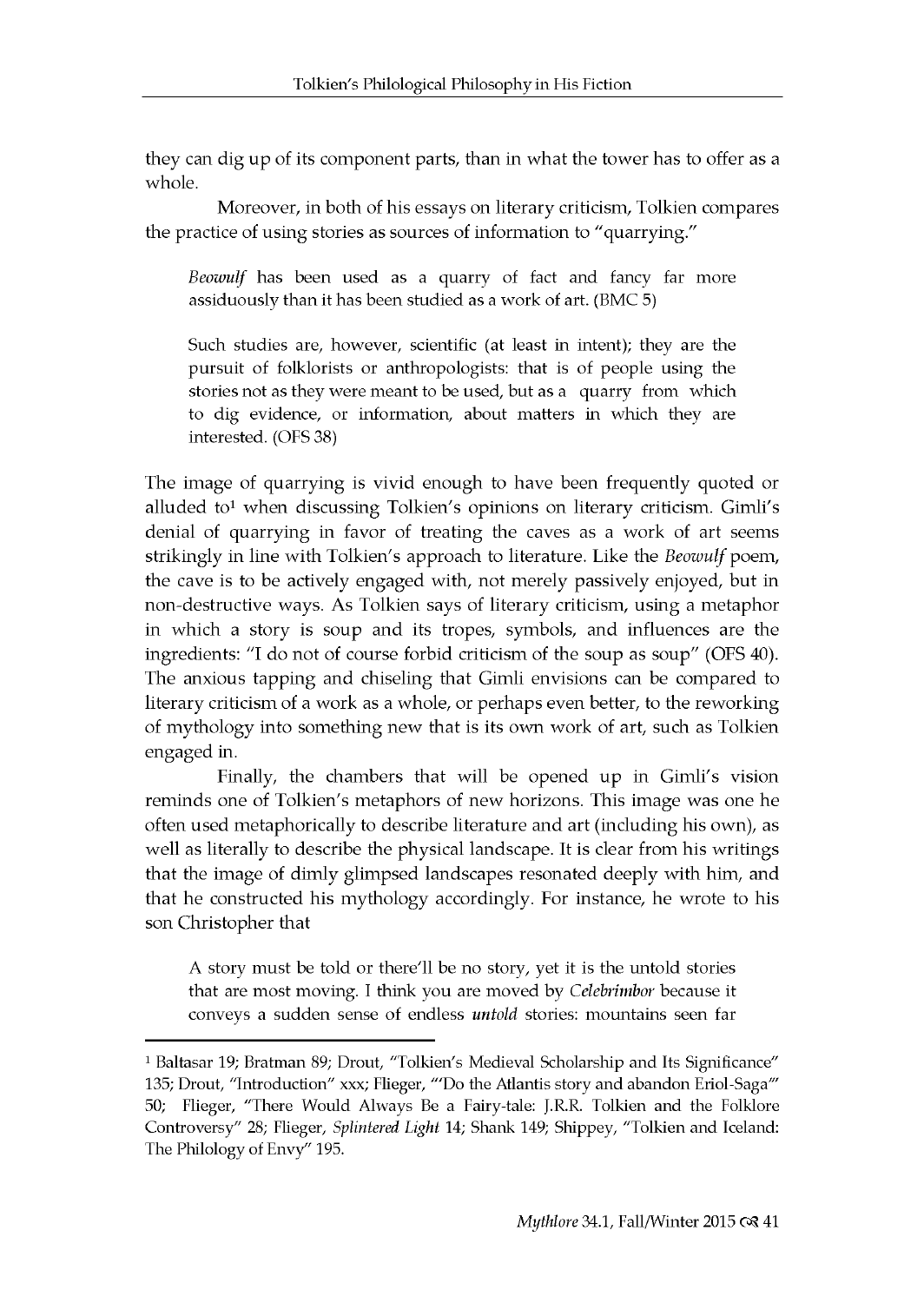away, never to be climbed, distant trees (like Niggle's) never to be approached - or if so only to become 'near trees' (unless in Paradise or N 's Parish)." *(Letters* 110-111)

In the short story "Leaf by Niggle" (henceforth "Niggle") to which Tolkien alludes here, Niggle's art is, in some mystical way, the landscape itself. Previously in Niggle's life, "He had never before been able to walk into the distance without it turning into mere surroundings" ("Niggle" 114). This is why Gimli and the other dwarves must proceed so slowly with the chambers; for there is a charm to knowing that new chambers await, and rushing spoils that sense of inaccessible distance. In Niggle's Parish, "As you walked, new distances opened out; so that you now had doubled, treble, and quadruple distances, doubly, trebly, and quadruply enchanting" ("Niggle" 114). In a letter in which Tolkien describes the writing of "Leaf by Niggle," he draws comparisons between himself and Niggle. Of particular interest to us is his state of mind at the time of writing the story as he describes it in the letter: "I was anxious about my own internal Tree, *The Lord of the Rings*. It was growing out of hand, and revealing endless new vistas" (Letters 321). Likewise,

Part of the attraction of The L.R. is, I think, due to the glimpses of a large history in the background: an attraction like that of viewing far off an unvisited island, or seeing the towers of a distant city gleaming in a sunlit mist. To go there is to destroy the magic, unless new unattainable vistas are again revealed. *(Letters* 333)

These endless new vistas, the new distances that opened out in Niggle's Parish, and the glimpses of towers in a mist, all resemble Gimli's "far chambers that are still dark, glimpsed only as a void beyond fissures in the rock."

All of these parallels in language and image, therefore, suggest that Tolkien's opinions on literature are expressed in Gimli's speech. He intended Gimli to discourage the sort of work that he saw as destructive, including quarrying, in favor of artistic appreciation of the whole. Gimli and Gandalf therefore speak in harmony with each other on this issue, and in harmony with Tolkien throughout his life. Tolkien's essays were both composed in the 1930s. The bulk of *The Lord of the Rings* was written in the late 1930s and early 1940s. In 1971 and 1972, he quoted Gandalf's words with an application to the study of literature. He died in 1973. Tolkien expressed these opinions throughout his life in every genre in which he wrote, from the personal to the professional. The interested reader may see Fisher for a fuller selection of Tolkien's quotes on the subject.

It little matters, then, how consciously Tolkien may have had literature in mind when writing Gimli's speech, any more than when his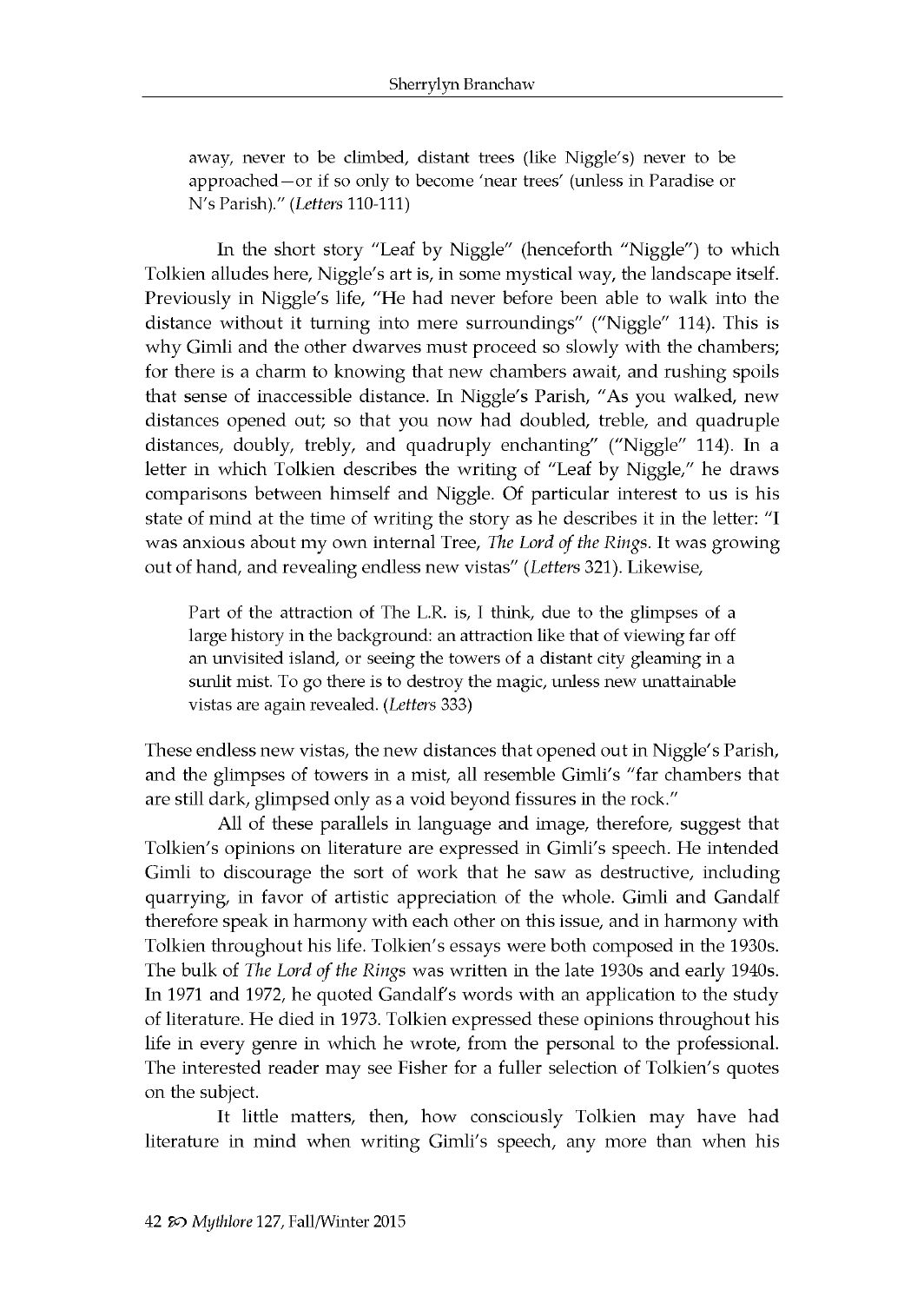philosophical world view emerges on the page. Whether or not he specifically thought of himself as rewriting the Old English poem The Battle of Maldon when writing Gandalf's stand against the Balrog (see Bruce and Bowman), his non-fictional writing clearly indicates his belief that Byrhtnoth makes the wrong decision, and he just as clearly believed that Gandalf makes the right decision under similar circumstances. He was writing, in other words, his fiction and nonfiction from a consistent set of values. Likewise, a speech such as Gimli's, whether or not Tolkien wrote it with "Beowulf: The Monsters and the Critics" in mind, may be read as an expression of Tolkien's academic values.

#### **INSCRIPTIONS AND MANUSCRIPTS**

One striking feature of Middle-earth is the presence of long-lived characters who make the distant past immediately relevant. Gandalf's discovery and decipherment of a manuscript by Isildur leads him to the conclusion that the ring of invisibility currently possessed by Frodo is in fact the One Ring of Sauron. The millennia-old manuscript is made key to the advancement of the plot. This is no accident. Tolkien once said that Middleearth was motivated by his desire to have a world in which "a star shines on the hour of our meeting" could be a normal greeting (Letters 265). Likewise, there are numerous instances that show that he wanted a world in which ancient history was immediately relevant. The presence of immortal characters makes this possible in Middle-earth in a way that it is not in real life. Though no millennia-old manuscript, notwithstanding examples such as the Dead Sea Scrolls, is likely to have an immediate impact on the world comparable to Isildur's manuscript, Tolkien nevertheless wanted to use these fictional devices to drive home the point that even in the real world, the value of legend and of language is widely underestimated.

Several episodes in *The Lord of the Rings* highlight the importance of philology, and Gandalf is a major player in many of them. Because he is, however, fallible, like all the characters, Tolkien is able to use him both to show successes and failures of philology. For instance, Gandalf's difficulty interpreting the password to Moria serves a brilliant dual function of both highlighting the perils of thinking too much about philology, while emphasizing the importance of getting the philology right. Gandalf's great learning leads him to overthink the matter, which in turn leads him to parse the word *mellon* incorrectly. The correct parsing is needed for the Company to gain entrance to their destination.

Gandalf's decision to pause the Company in their desperate journey through Moria in order to read a book in poor light likewise stems from his and Tolkien's—belief in the importance of philology. In hind sight, the Book of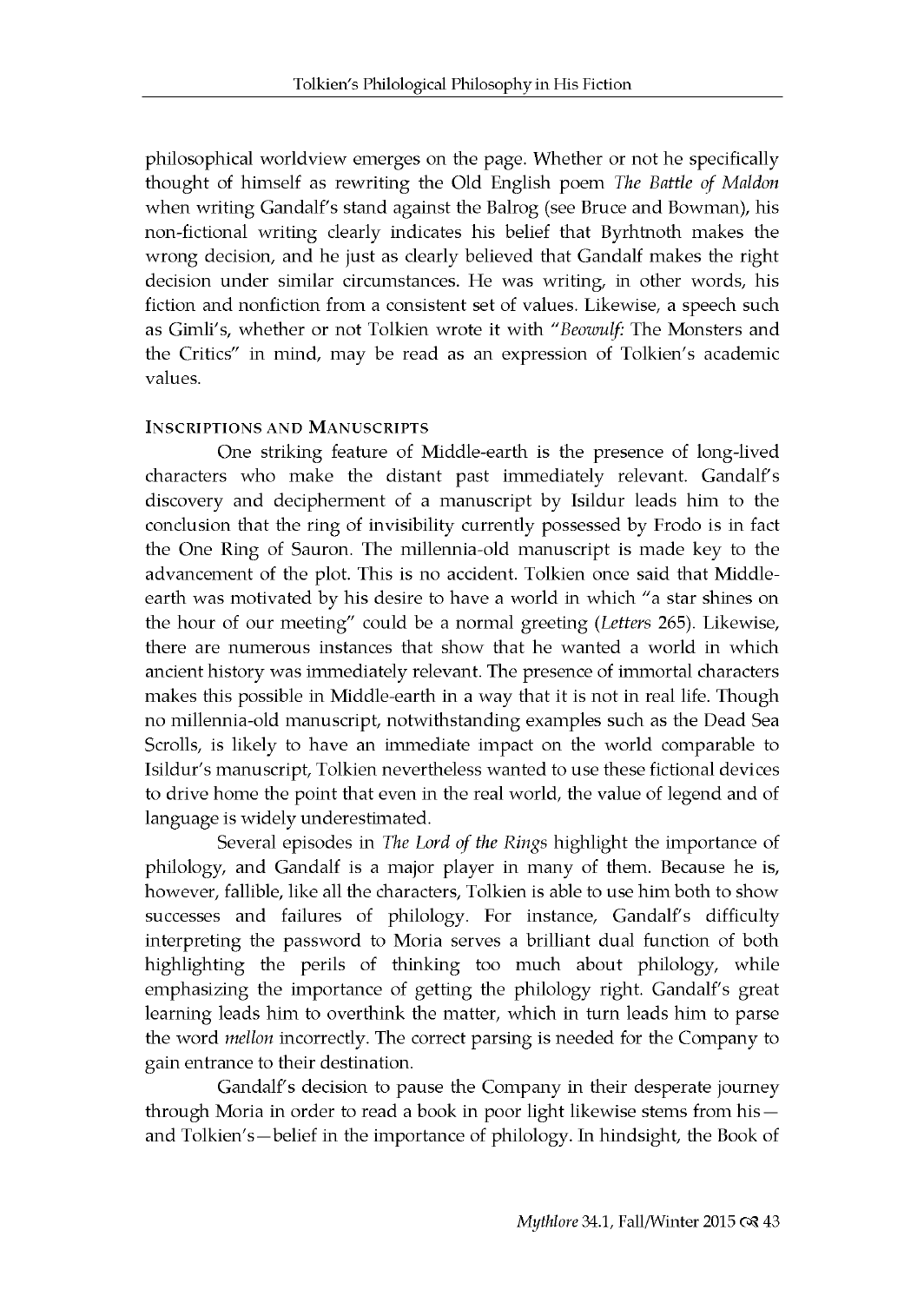Mazarbul would better have been read at leisure in Lothlórien, for it reveals nothing that aids them in their fight, and indeed delays their escape. While on a literary level, the scene serves to honor the fallen dwarves and to foreshadow the fate of the Company while building suspense, on the plot level it leads to the wounding of Frodo and Sam, to the destruction of the Chamber of Mazarbul, and perhaps ultimately to Gandalf's death. "Why did I delay?" Gandalf laments (LotR II.5.323).

Why indeed? It helps to remember that the last time Gandalf en countered a manuscript that had long gone unread since its creation, it revealed to him that Frodo's ring was the ring cut from Sauron's hand by Isildur, author of this millennia-old manuscript. He could not know in advance that the book of Mazarbul would not be similarly important, given that they are standing in the place in which the book was written, and they are having some difficulty finding their way through. Gandalf's deep philological interests,<sup>2</sup> reflecting Tolkien's, may at times lead him astray, but ultimately they make the defeat of Sauron possible.

Gandalf the Wise is an obvious medium for Tolkien to illustrate the importance of philology in Middle-earth and the proper way to go about it. Gimli is a less obvious choice, for he evinces no interest in literary learning whatsoever. Tellingly, it is Gandalf, not Gimli, who puzzles out the Book of Mazarbul in its poor condition. Gimli's only contribution is to identify the hand that wrote the Elvish characters, and he bases this deduction on his personal knowledge of his kinsman Ori, not on his paleographic learning. He fails to interpret the S rune borne by Saruman's orcs, attributing it instead to Sauron, in yet another instance in which the plot rides on the correct interpretation. Though Gandalf gives Gimli the book of Mazarbul with in structions to pass it on to Dáin, Gimli never speaks of it again, neither to decipher passages in the better reading conditions of Lothlórien that may have been obscure to Gandalf in Moria, nor to explain his lack of engagement with the book by by saying it was lost in any of his many adventures. We never learn any more of this book's fate.

Gimli's role is thus more indirect than Gandalf's. Gimli helps provide the link between the physical landscape and Tolkien's scholarly interests: language and literature. On the numerous occasions that have been elaborated on above, Tolkien drew comparisons between literature, including his own, and the landscape. Indeed, the book of Mazarbul itself, in being read to us in

<sup>&</sup>lt;sup>2</sup> Given the evolution of Gandalf's character into someone so learned, Tolkien was later concerned by Gandalf's failure in *The Hobbit* either to read the runes on the swords or to decipher Thorin's map. The former he tried explaining by describing the swords as covered in goblin blood, which can only be cleaned at Elrond's house, but his revision of *The Hobbit* was never finished or published (Rateliff, "History of the Hobbit" 811).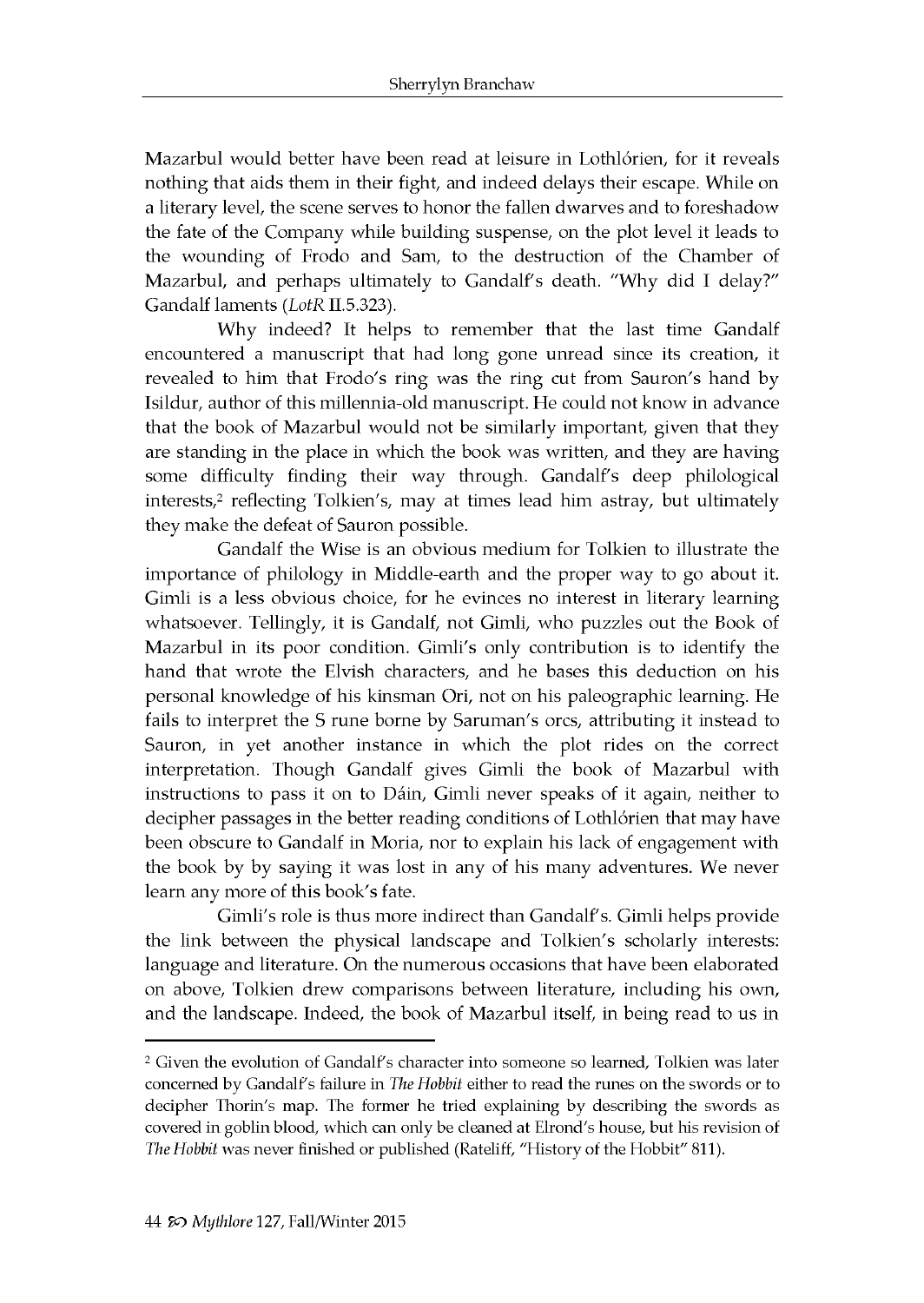tantalizing fragments and never alluded to again, serves the purpose of a dimly glimpsed landscape. As Tolkien says, "To go there is to destroy the magic, unless new unattainable vistas are again revealed." In this way, Gimli's ap proach to philology, via the land scape, is proper. His journey into the caves of Aglarond stands in contrast to Gollum's. Gollum provides an example of getting philology wrong. He delves endlessly into roots without gaining anything that might add to his appreciation of the object in question, unlike Gimli who gains an appreciation of the caves of Aglarond and indeed enhances their beauty.

Another domain in which Tolkien tied the landscape to philology and thought that people often got it wrong was onomastics. Both his scholarly work on English names and his choice of place names for Middle-earth, and the interactions of characters with these place names, send the same message: philology is of real importance.

#### **ONOMASTICS**

Like Gandalf, Faramir is easy to link to Tolkien and his thinking. Tolkien said that if any of his characters resembles him, it is Faramir *(Letters* 232). When he wrote of Faramir's unexpected appearance during the writing of *The Lord of the Rings that "I am sure I did not invent him [...], though I like* him" (Letters 79), it is not hard to understand why a character so similar to him appeared without conscious effort. He wrote approvingly in the same letter of Faramir's opinions on martial glory and true glory, calling Faramir's reflections "no doubt sound" (79), and he bequeathed to Faramir his own dream of a wave engulfing a green island (213).

These resemblances between Faramir and the author mean that it is especially significant when one of Faramir's episodes hinges on a linguistic detail. When Faramir meets Frodo and Sam in Ithilien, he tries to dissuade them from taking the pass of Cirith Ungol, saying that "there is some dark terror that dwells in the passes of Minas Morgul," and that "If Cirith Ungol is named, old men and masters of lore will blanch and fall silent." Yet when Frodo asks him "what do you know against this place that makes its name so dreadful?" Faramir says only that he knows nothing certain *(LotR IV.6.692).* Given that Faramir is a fluent and perhaps near-native speaker of Sindarin, it has mystified some readers why Faramir does not at least tell Frodo and Sam that *ungol* means "spider" in Elvish (Hammond and Scull 481). Knowledge of what to expect on the road ahead, even if he cannot dissuade them from their path, can only be to the good.

The two references to the "name" of Cirith Ungol in the exchange between Faramir and Frodo may give a hint. Tolkien had a deep personal interest in onomastics, and particularly in recovering half-remembered myth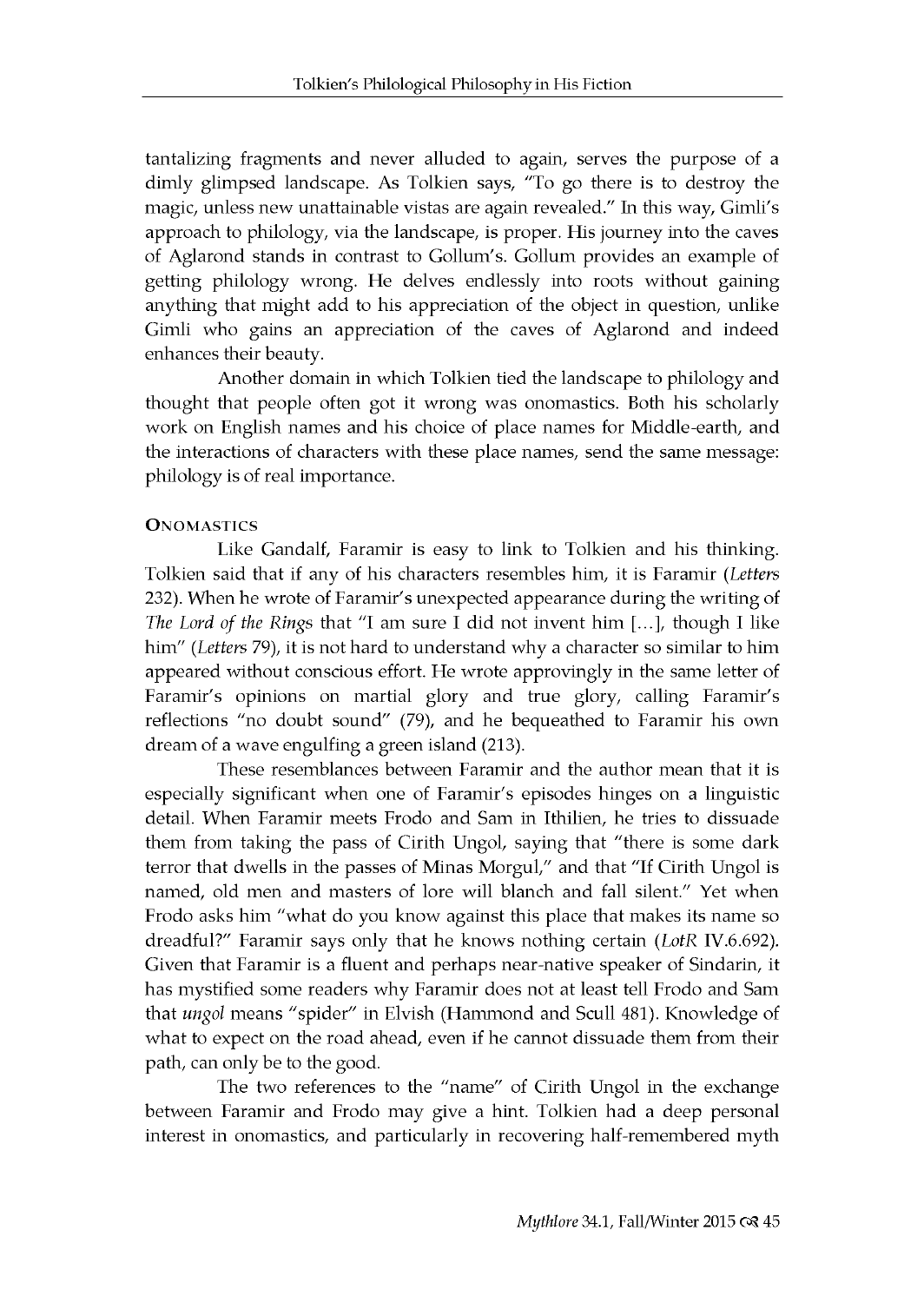by etymologizing proper names. For instance, he wrote a paper proposing an Indo-European etymology for the name Nuada of a Celtic god (Tolkien, "The Name 'Nodens'") and in doing so, derived an argument for the ancient functionality of the god from his name. Similarly, he proposed etymologies for the surname Neave of his Aunt Jane and for the English place name Hinksey, that linked these names respectively to the legendary figures Hnaef and Hengest from Anglo-Saxon mythology (Shippey "Tolkien and the *Beowulf-*Poet" 17; "A Look at *Exodus* and *Finn and Hengest*" 184-185). In this way, Tolkien believed, Anglo-Saxon myth has not entirely vanished, but a memory is still preserved in the surrounding landscape and its inhabitants. Just as Tolkien argued in "On Fairy-stories" that one of the functions of the fairy-story is "Recovery," he used philological techniques to effect a recovery that brings the past into the present and makes it real and immediate.

The failure of the people of Gondor to parse *Cirith Ungol* as "Spider Pass" and remember that it is inhabited by a giant spider-like creature, even when they know that it is a pass in which some dreadful terror dwells, is a failure similar to the forgetting of English names. Gondor is losing touch with its past. In the case of Cirith Ungol, of course, the ancient figures from myth still live, whereas Hengest is not likely to invade Hinksley in the foreseeable future. In his fiction, Tolkien was able to give philology an importance to the p lot that it does not possess in real life, but he did so in order to communicate that he nevertheless believed philology *is* important, even now. Perhaps the fate of the real free world will never depend on a three-thousand-year-old text, but a people will lose a very important part of its heritage if no effort is made to keep in touch with the past. Gandalf rebukes Théoden for forgetting that the name *Entwood* is not a string of meaningless syllables, but preserves a memory of a time when Ents and mortal Men met. Theoden should not be so surprised to see the Ents walking again out of what he calls "the shadows of legend" *(LotR III.8.549-50).* One imagines that Tolkien would have liked a long-lived Hengest to come striding out of Hinksley.

Even given how commonplace such forgetting is, it remains less than obvious why Faramir, as a man of a land where much learning is still preserved in writing, unlike in Rohan, and as someone who deeply values old lore, does not think to connect the nameless terror of Cirith Ungol with the "spider" of its name, when wondering specifically what might be up there. Unlike in *Hinksley*, no phonological change has rendered this name unrecognizable: it translates quite straightforwardly as "Pass (of the) Spider," which is exactly what it is. Unlike the people of Rohan, who are given to singing songs rather than writing books, Faramir cannot have forgotten that ungols are real creatures in the way that Théoden's people have forgotten about Ents, though he may be thinking of small *ungols* rather than one of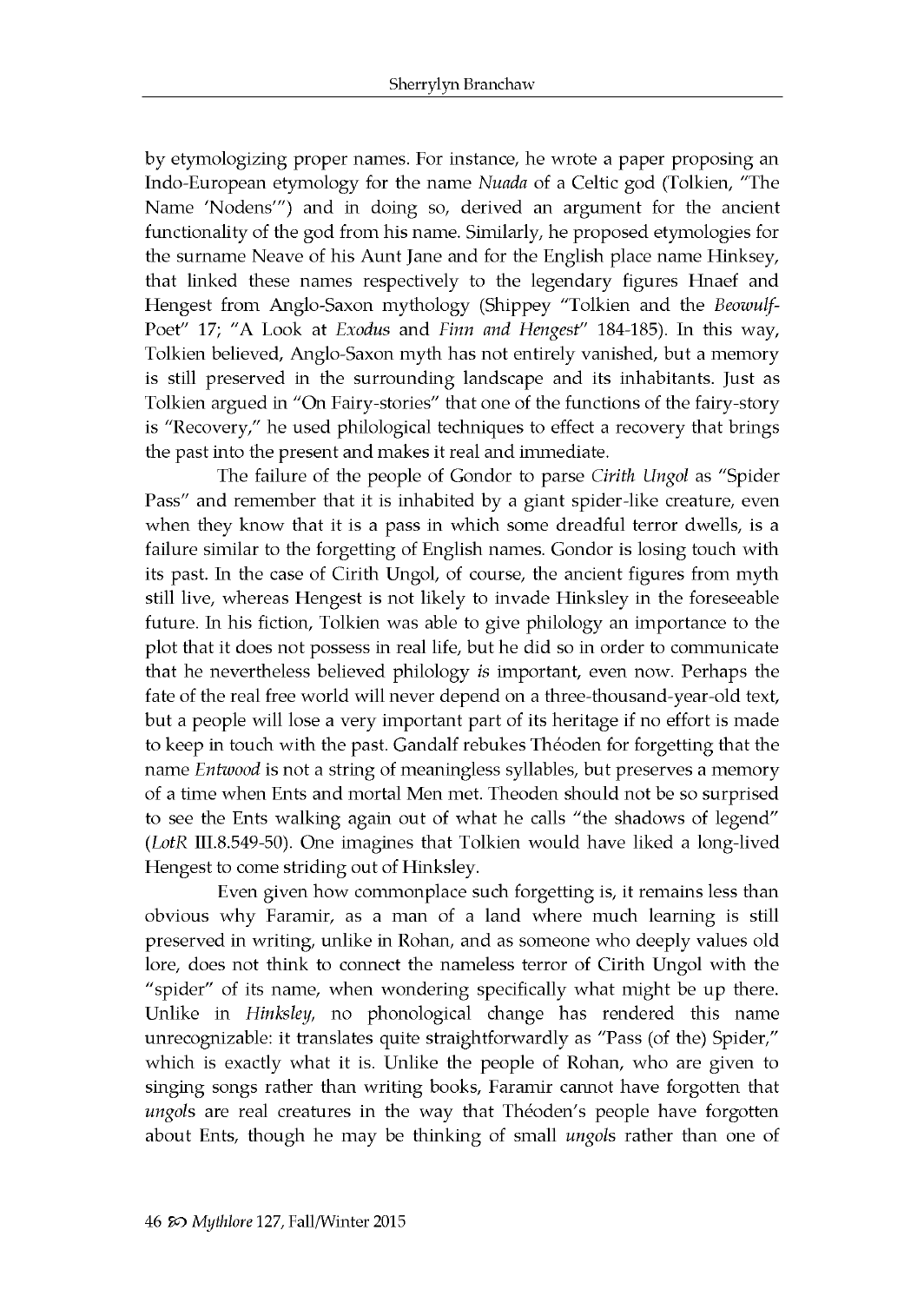Shelob's size. If phonological change cannot be responsible, then, we must look to semantic change for the solution to the mystery.

Though the tongues of the elves are slow to change, and the men of Gondor are conservative, nevertheless Tolkien makes it clear that men, with their shorter lives, are more changeable than elves, and linguistic change is faster too among them. Faramir laments the decline of Gondor and its people, saying they have become Middle Men, with a memory of other things (Tolkien, *Two Towers* 323). On their tongues, even if they made an effort to preserve the ancient pronunciation of words, words would inevitably acquire new meanings and lose old meanings. The use of a single word to convey many related meanings is known as polysemy. Semantic change such as polysemy is the most plausible explanation for Faramir's failure to communicate anything more specific than "terror" to Frodo and Sam.

Tolkien gives us some hint of the existence of semantic change in the word *ungol*. Neither Ungoliant nor Shelob is what the modern reader thinks of as a real spider, but only "spider-like." When Frodo and Sam meet Shelob, she is described as "most like a spider" (LotR IV.9.725), and has some anatomical features that are not observed in the spiders of the real world, such as compound eyes, and a stinger (Hammond and Scull 490-491; 493; 496.). Shelob's descendants in Mirkwood are not as terrifying as she, but they are described as spiders. "Ungol" therefore is used variously of Ungoliant, Shelob, the creatures of Mirkwood that feature in *The Hobbit*, and, presumably, the more familiar spiders found in one's house. It is common for a people entering a new geographical territory to apply familiar animal words to species that have never been encountered by speakers of their language before. This can lead to confusion such as that between *bison* and *buffalo*, or the North American elk (Cervus Canadensis), which is not the same as the European elk (Alces alces). Speakers familiar with Ungoliant entering Middle-earth might have en countered smaller, every day creatures that resembled her and called them by the name *ungol*, thus expanding the use of the word to a wider range of referents. This process of semantic generalization is a common one in language change, and Tolkien would have been extremely familiar with it. Metaphorical extensions of animal words would have been equally familiar to Tolkien. A rat, in English, can be either a rodent or an informer. An *ungol*, then, might well be either a spider or any metaphorical web that one wants to avoid. In other words, any trap.

With all these possibilities for linguistic change, the most likely explanation for Faramir's "nothing certain" when answering Frodo's question about the name *Cirith Ungol* is that Faramir is holding in his mind all the poly semous and metaphorical meanings of the word; whereas the creature in question - Shelob - is simply so much like a spider that simply saying "spider"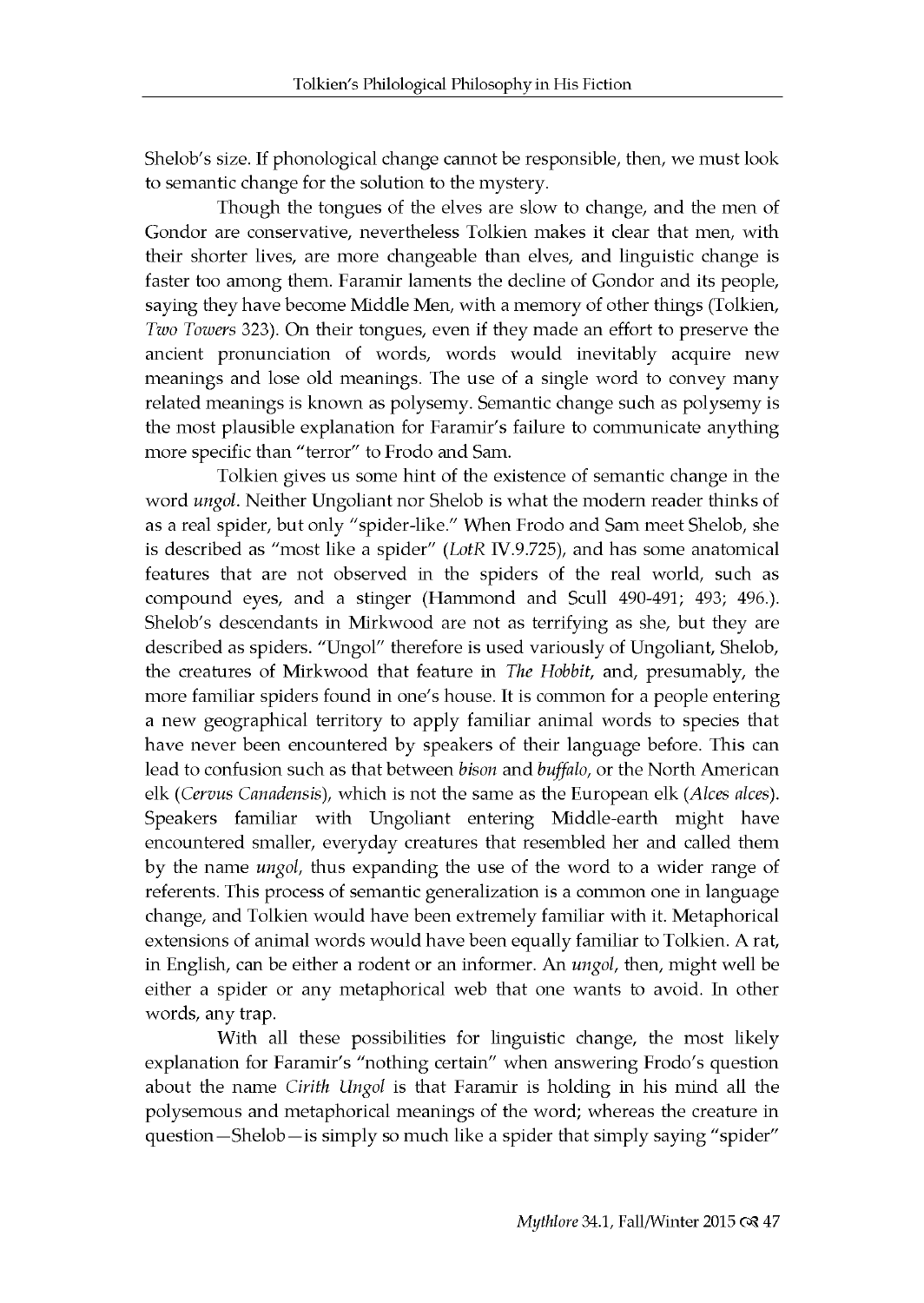to Frodo and Sam would have prepared them as well as anything. Faramir's failure to produce the simple and obvious meaning is paralleled by Gandalf's failure to immediately produce the password to Moria, which is so simple that the "learned lore-master" (LotR II.4.308) overlooks it.

Semantic changes, like the phonological changes seen in *Hinksley*, are an inevitable feature of human language. They made it possible for Tolkien to pursue a career in philology, but at the same time they conceal much information about legends of the past that he was eager to know. This dilemma was on his mind when he constructed his Elvish tongues, and no doubt it played a role in his choice to carefully craft the linguistic changes seen in those languages, while placing linguistic change under greater conscious control of his Elves than humans have over their languages. He would have liked, no doubt, humans to change our languages consciously, according to aesthetic principles, rather than haphazardly as we do, losing much that is good in the process.

Both Gimli's expansion of the Caves of Aglarond, "tap by tap," and the elements of linguistic change that lead to the difficulties understanding the origins of place names, reflect the inevitability of change. Though Tolkien was well-known for being of a conservative bent, he was opposed to what he called the practice of "embalming": trying to freeze the world in a desired state and allow no further progress *(Letters* 151-152). His theological views did not permit a return to the past.

Mere *change* as such is not represented as 'evil': it is the unfolding of the story and to refuse this is of course against the design of God. But the Elvish weakness is in these terms naturally to regret the past, and to become unwilling to face change; as if a man were to hate a very long book still going on, and wished to settle down in a favourite chapter. *(Letters* 236)

As an author, as a Christian, and as a linguist, Tolkien recognized the changing nature of the world, but at the same time he wished not to destroy it heedlessly, or to lose touch with the past in a headlong rush toward progress. His engagement with literary works as a pieces of art, his creation of new myths and reworking of old myths, his study of linguistic change, and his creation of new languages, complete with patterns of phonological and semantic change, all reflect both his longing for the past and his vision of the world – both his fiction world and the real world in which he lived – as a story that does not come to an end, but is ever-changing in accordance with its creator's design.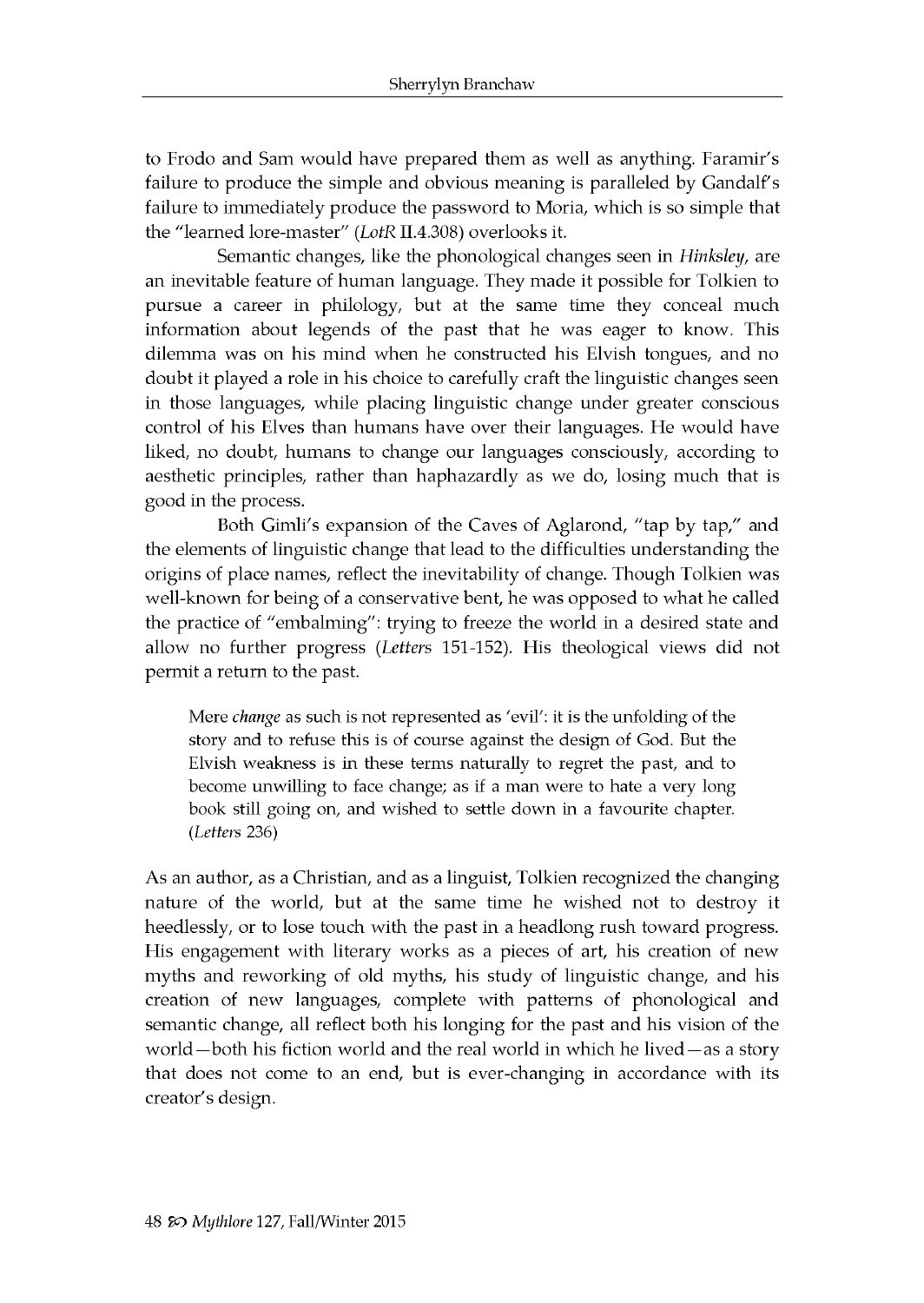Bibliography

- Baltasar, Michaela. "J.R.R. Tolkien: A Rediscovery of M yth." In *Tolkien and the Invention of Myth: A Reader.* Ed. Jane Chance. Lexington: UP of Kentucky, 2004. 19-34.
- Bowman, Mary R. ["Refining the Gold: Tolkien,](http://muse.jhu.edu/journals/tolkien_studies/v007/7.bowman.html) *The Battle of Maldon*, and the N orthern Theory of Courage." *Tolkien Studies* 10 (2007): 91-115.
- Bratman, David. "The Literary Value of *The History of Middle-earth."* In *Tolkien's* Legendarium: *Essays on* The History of Middle-earth. Eds. Verlyn Flieger and Carl F. Hostetter. Westport: Greenwood, 2000. 69-91.

Bruce, Alexander M. "Maldon and Moria: On Byrhtnoth, Gandalf, and Heroism in *The Lord of the Rings." Mythlore* 26.1/2 (#99/100) (Fall/W inter 2007): 149-59.

- D rout, M ichael D.C. "Tolkien's M edieval Scholarship and Its Significance." *Tolkien Studies* 4 (2007): 113-176.
- . "Introduction." In *J.R.R Tolkien Encyclopedia: Scholarship and Critical Assessment.* Ed. Michael D.C. Drout. New York: Routledge, 2007.
- Fisher, Jason. "Tolkien and Source Criticism: Rem arking and Remaking." In *Tolkien and the Study of His Sources: Critical Essays.* Ed. Jason Fisher. Jefferson, NC: McFarland, 2011. 29-44.
- Flieger, Verlyn. "There Would Always Be a Fairy-tale: J.R.R. Tolkien and the Folklore Controversy." In *Tolkien the Medievalist*. Ed. Jane Chance. New York: Routledge, 2003. 26-35.
- . "'D o the A tlantis story and abandon Eriol-Saga.'" *Tolkien Studies* 1 (2004): 43-68.
- —. *Splintered Light: Logos and Language in Tolkien's World.* 2nd ed. Kent: Kent State UP, 2002.
- Hammond, Wayne G. and Christina Scull. *The Lord of the Rings: A Reader's Companion*. Boston: Houghton Mifflin, 2005.
- Rateliff, John. *The History of the Hobbit. Part Two: Return to Bag End.* London: HarperCollins Publishers, 2007.
- Shank, Derek. "The Web of Story': Structuralism in Tolkien's 'On Fairy-stories'." *Tolkien Studies* 10 (2013): 147-165.
- Shippey, Tom. "History in Words: Tolkien's Ruling Passion." In *The Lord of the Rings 1954-2004: Scholarship in Honor of Richard E. Blackwelder.* Eds. W ayne G. Hammond and Christina Scull. Milwaukee: Marquette UP, 2006. 25-40.
- . "Tolkien and Iceland: The Philology of Envy." In *Roots and Branches: Selected Papers on Tolkien.* Zurich: W alking Tree Publishers, 2007. 187-202.
- —. "A Look at *Exodus* and *Finn and Hengest*." In *Roots and Branches: Selected Papers on Tolkien.* Zurich: W alking Tree Publishers, 2007. 175-186.
- —. "Tolkien and the *Beowulf*-Poet." In *Roots and Branches: Selected Papers on Tolkien.* Zurich: Walking Tree Publishers, 2007. 1-18.
- Tolkien, J.R.R. "Beowulf: The Monsters and the Critics." In *The Monsters and the* Critics and Other Essays. Ed. Christopher Tolkien. London: HarperCollins Publishers, 2006. 5-48.